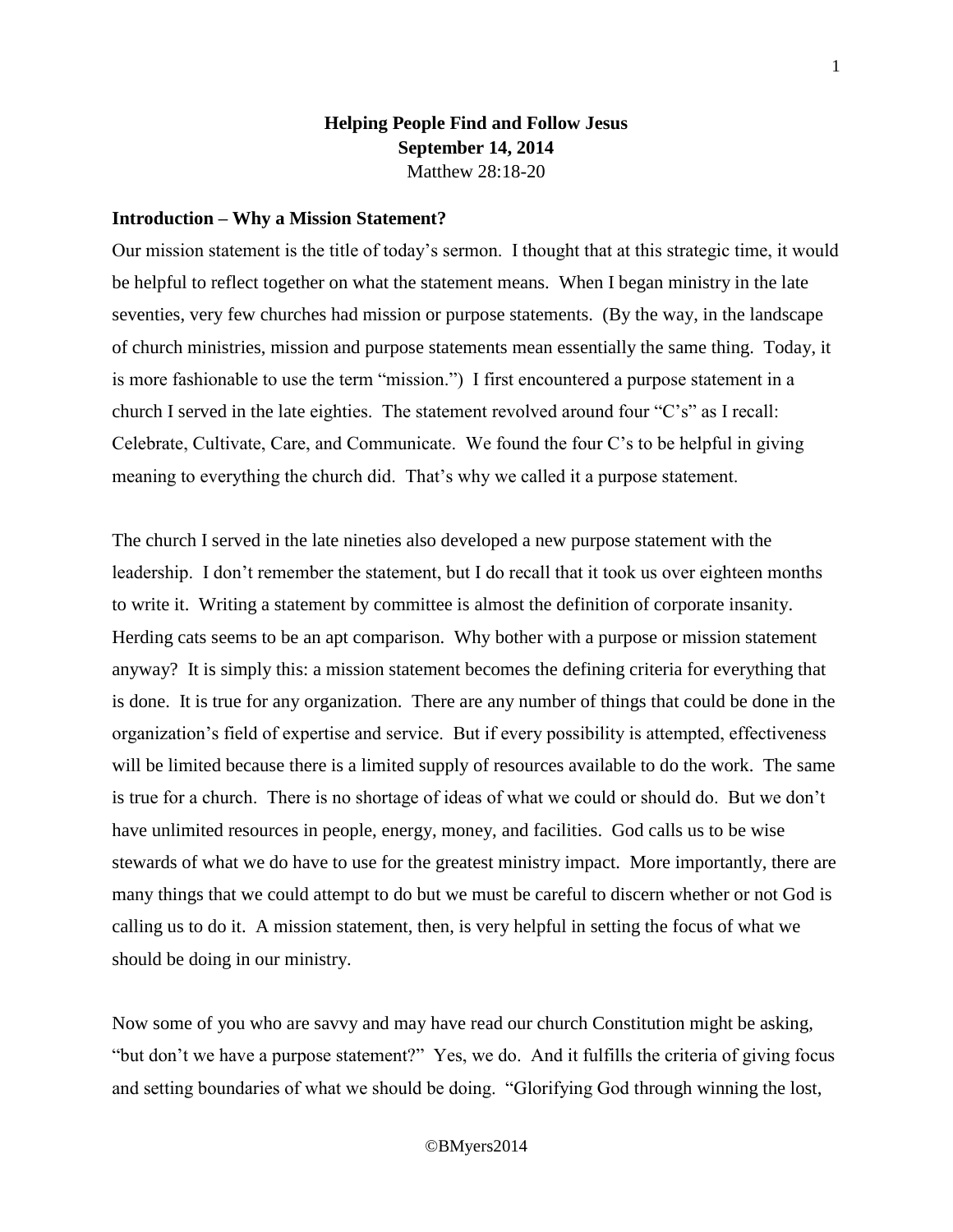nurturing the saved, and serving the flock." It is also thorough, and most importantly, faithful to the New Testament. The problem with our old purpose statement is that it is written in our language. It is not the kind of statement that we would be wise to publish to the outside world. The world doesn't' understand the concept of being "lost" or "saved" and the connection between a church and a flock would be confusing to them. If we are to be an externally-focused church, then our mission statement needs to be winsome and easily understood by those outside our congregation as well as us. Even though our old statement was thoroughly biblical, we felt it needed a change.

For over a year now, I've felt that we needed a new mission statement. But I was reluctant to embark on the formidable challenge of changing it until we got a sense of God's mission through us. As we have journeyed through the study of Nehemiah and especially as we began to think about a building refresh, the clarity of where God was leading us was emerging while the urgency to develop such a statement was building. The more we had conversations with Station 19, the more imperative, it seemed, that we needed to have new mission statement by this fall. Not wanting to engage the full deacon board in a mission statement process, I asked their permission to convene a small task-force of four big-picture type people. They agreed, and Gary Compton, Myron Isakson, Susan Linderman, Brenda Stapp and I started working on a new statement. We started by looking at fifty of the best church mission statements that we downloaded off of an insightful webpage. From there we established several criteria that it needed to have:

- It needs to be biblical. Since it is a mission/purpose statement, it needs to reflect the mission that Christ gave us to evangelize and make disciples.
- It should be short and memorable. Such a statement could naturally fit on our website, a business card, a coffee mug, on the sanctuary wall, etc…
- It needs to resonate (or at least be understood) with church folk and those outside the church.
- It needs to be warm and friendly.
- It needs to challenge and inspire passion in our people.
- It will be the filter through which we process everything we do.

For several months I had been using a mission statement to guide me in ministry decisions and actions. It wasn't original with me. Look online and you'll see that several churches use it. But "helping people find and follow Jesus" was very helpful to me in my pastoral role of counseling. I'm very empathetic and can make people feel good as I listen to their problems. But as a pastor,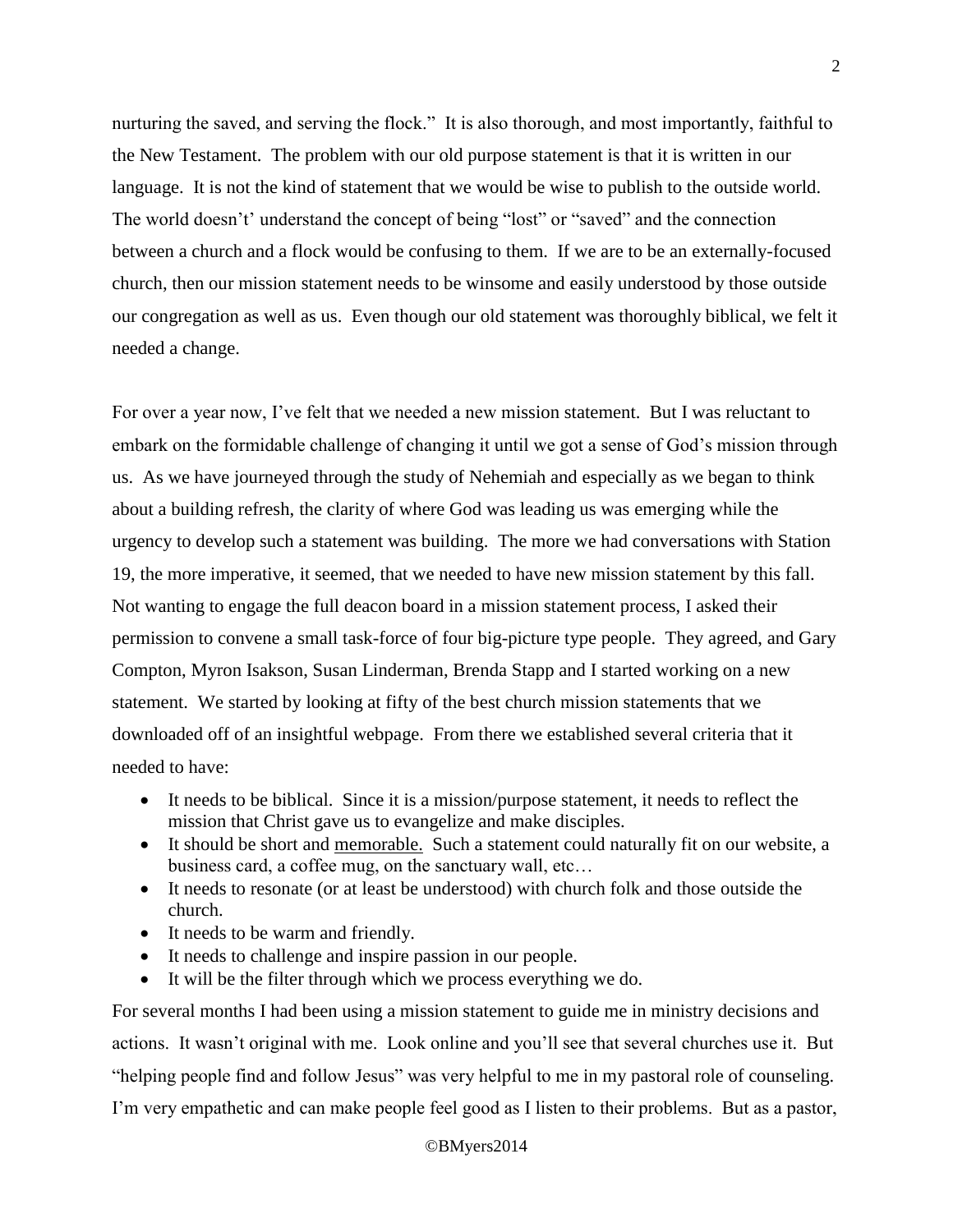I need to be much more than just a listening ear. As I reflected on the mission of helping people find and follow Jesus, I found that my counseling sessions had much more focus on Christ – and in that important sense were accomplishing God's calling for me. I didn't want to control the process of writing the new statement, but when I suggested the statement that had brought so much focus to my ministry, it resonated with the task force who recommended it to the deacon board.

And that's how we got to where we are today. The first criteria of our statement was that it had to be biblical and had to align with the first "mission statement" of the church found at the end of Matthew's Gospel.

### **Text – Matthew 28:18-20**

And Jesus came and said to them, "All authority in heaven and on earth has been given to me. Go therefore and make disciples of all nations, baptizing them in the name of the Father and of the Son and of the Holy Spirit, teaching them to observe all that I have commanded you. And behold, I am with you always, to the end of the age."

### **Prayer**

### **"Having gone, therefore…"**

This passage, of course, is known as the Great Commission. It is brought out virtually every time a missionary comes to church or there is a missions conference. It has been put to music countless times. When we think of the Great Commission, we think about supporting all the missionaries overseas and the great sacrifice that many make and the adventurous life they have for the sake of the gospel.

Our strong association of the Great Commission with missionaries, however, has been a great misfortune for the evangelical church, based on a misreading of the passage. The mistake we've made is to misidentify the direct command in the commission. A more precise translation of the verses can be rendered this way: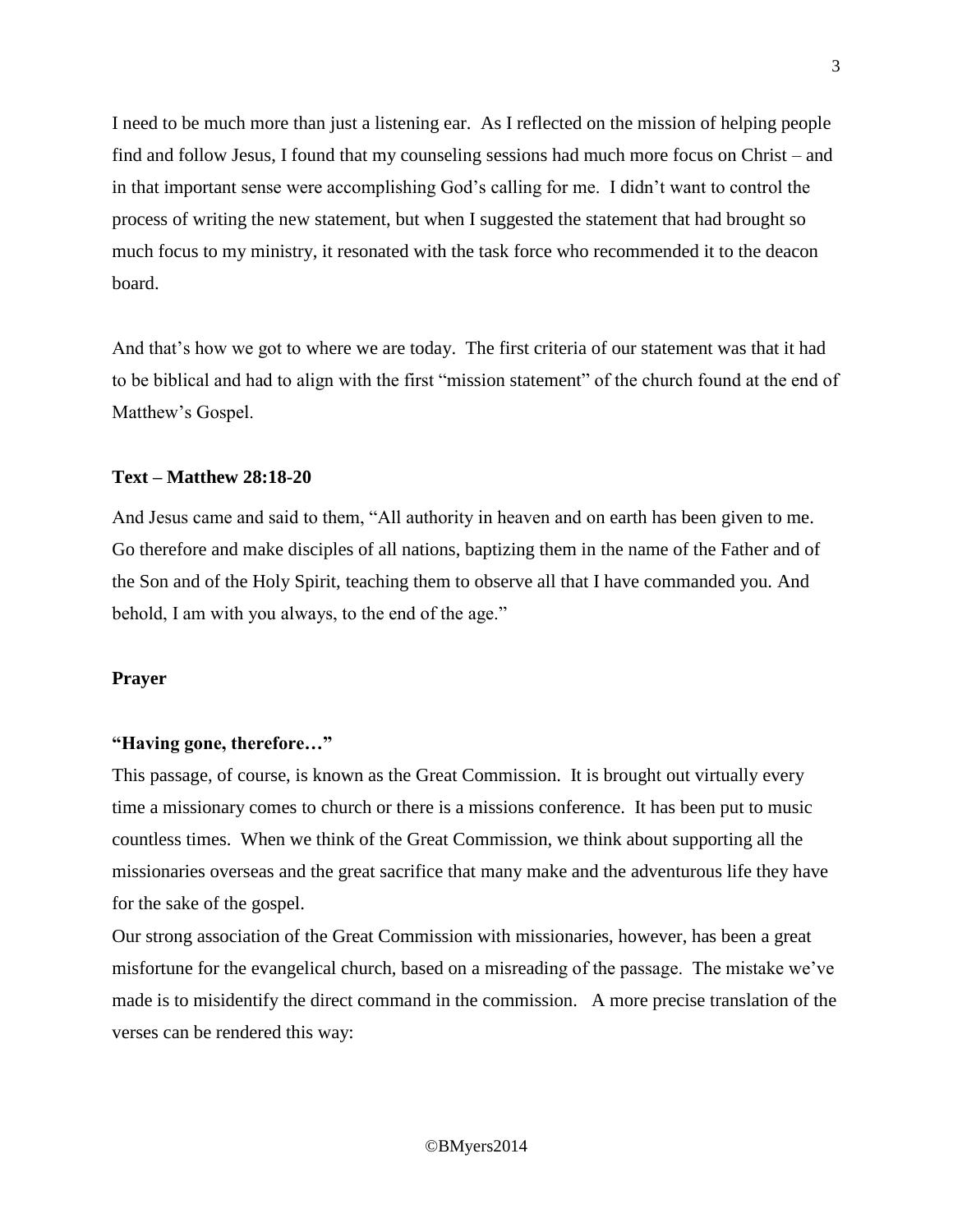There was given to me all authority in heaven and upon earth. Having gone on your way therefore, teach all the nations, making them your pupils, baptizing them into the Name of the Father and of the Son and of the Holy Spirit, teaching them to be attending to carefully, holding firmly to, and observing all, whatever things I enjoined upon you. And behold, as for myself, with you I am all the days until the consummation of the age. (Wuest)

The command is not "to go." Christ assumes that his disciples will be dispersed throughout the world. The direct command is to "make disciples." Everything else modifies the action of making disciples. We make disciples "as we are going." We do it by "baptizing" and "teaching." This understanding of the Great Commission is even more compelling than we thought. It has been tempting to dismiss this verse as applying only to those who have heard the missionary call. And there definitely is a missionary call to other nations in the New Testament. It's just not exclusively in these verses. With this understanding, we can understand the Great Commission in this way:

Wherever you are; in whatever situation you find yourself, having gone on your way, make disciples of everyone. Every nation is to be evangelized. Make them disciples by baptizing the people in the Name of the Father, and of the Son, and of the Holy Spirit because each member of the Trinity is actively engaged in salvation. Teach them to be followers of Jesus - just like you are – to carefully attend to and follow the teachings of Jesus. And throughout this endeavor, Jesus will be with you through the Holy Spirit until the final day when God's kingdom has fully come.

This understanding of the Great Commission makes a claim on your life and mine. We cannot pass it off on the missionaries and just write a check. Wherever you are, you and I are to make disciples. In your family, as they who are closest to you see you live out your authentic faith. Make disciples of your friends and neighbors as you actively take an interest in them and demonstrate the love of Jesus. And especially at work or at school where most of us spend our time and the people know us for who we truly are.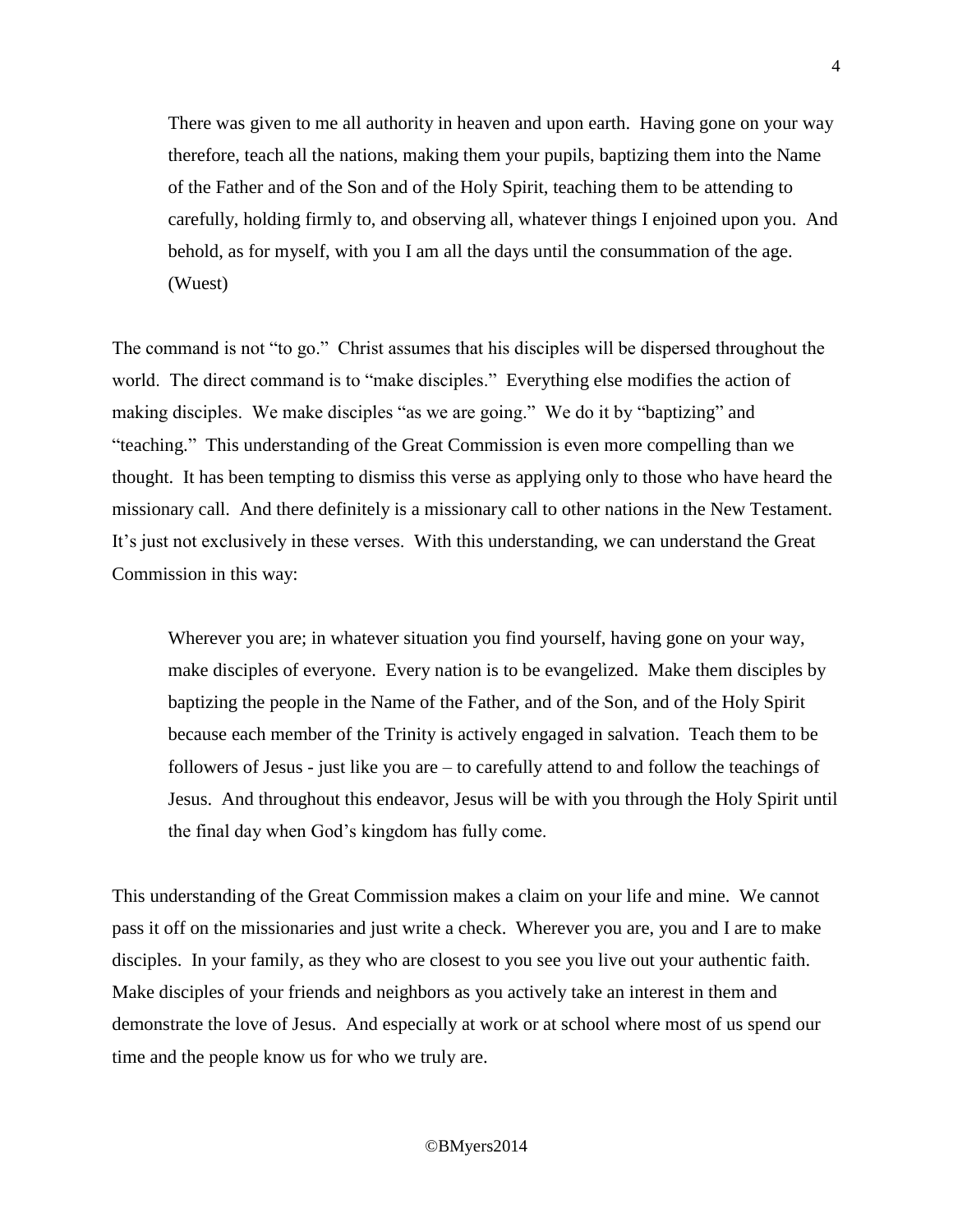Evangelism, sharing your faith where you are – in Jesus' words, "having gone into the world" – is the most powerful kind of evangelism because it begins with a relationship. There is a place for "cold-calling" or door-to-door evangelism. I've done some of that kind of witnessing myself. Its shortcoming is that because there is no relationship with the person, there is not link to ongoing discipleship – which is what the Great Commission is all about. But relational evangelism is the most natural and has the most promise because of the ability to follow-up and actually disciple the person. Wherever you share life with other people, if you are truly following Jesus, your light will shine. As people open their lives to you, as they do when you are in relationship with them, you have the opportunity to listen to their problems and pray for them. Because your life is reflecting Jesus, you will have an opportunity to share how he makes a difference in your life and how they, too, can have a relationship with Christ.

One of the disadvantages of the ministry is that it is very easy to live in a bubble without any non-Christian friends. I will continue to work to try and cultivate friendships with non-Christians. But in my days before I was in the ministry, I know that it didn't take long for my Christian witness to open a door for me to share my faith. Whether I was washing dishes in the coffee shop, working in a warehouse, or teaching in public schools the opportunities always came. If you are following Christ and praying and looking for opportunities to share your faith, they will most certainly come.

### **Peter**

When I think about what it means to become a disciple of Jesus, I think Peter offers a wonderful, if imperfect example of how one becomes a follower of Christ. According to John's Gospel, Peter was most likely a follower of John the Baptist. He was already predisposed towards spiritual things when he first met Christ, most likely near the Jordan River since that was where John was ministering. I believe that a person must be predisposed to spiritual things if he is to receive the gospel. We cannot make anyone into a disciple. It is God's work – through the Holy Spirit – to prepare their hearts to receive the gospel. Often times, we share the gospel and it seemingly bears no fruit. But it is not our place to bring forth fruit. Our job is to plant the seed.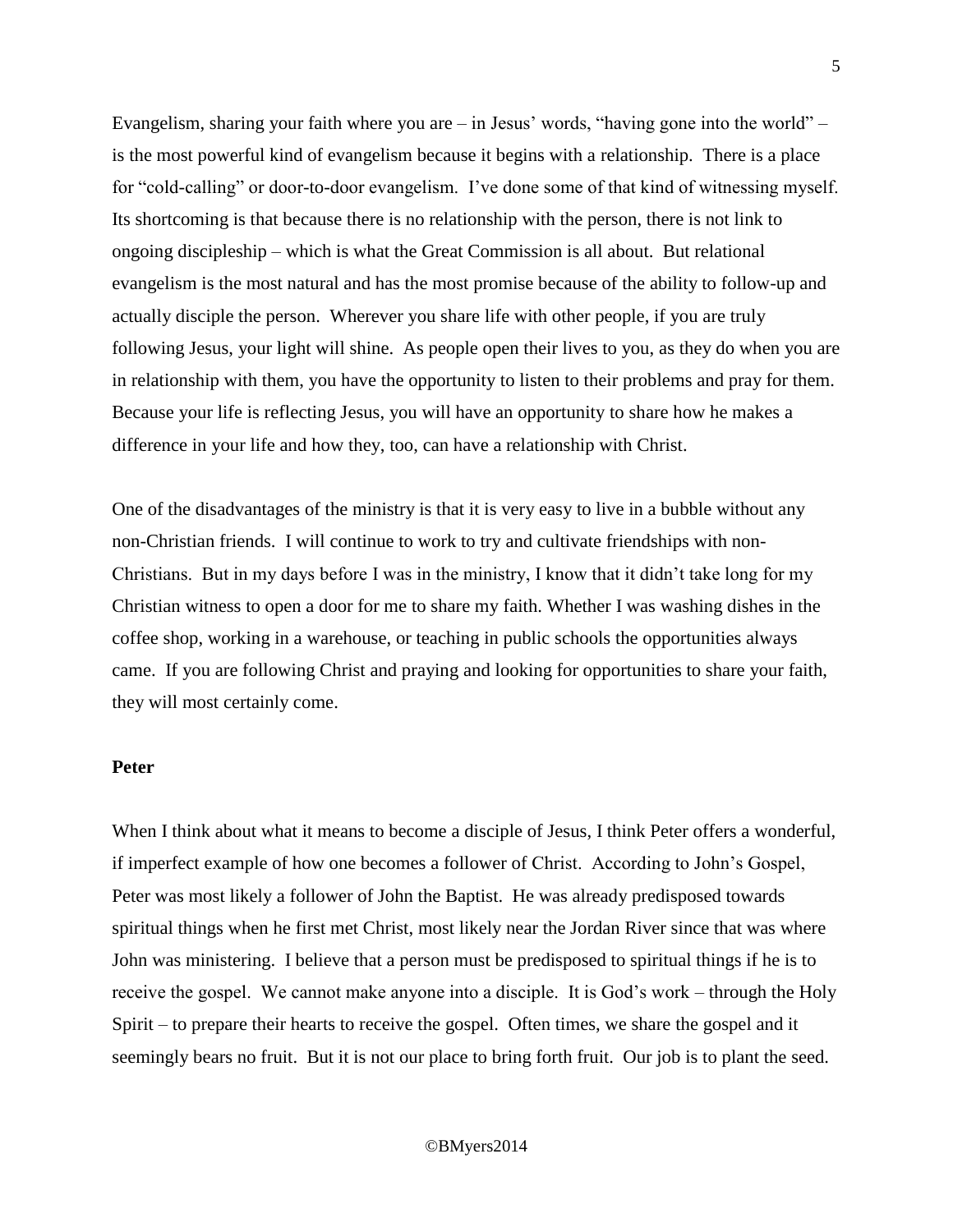It is God's role to prepare the soil – the person's heart – and to bring forth fruit. Peter was already seeking God when he first met Jesus.

But the Gospels of Matthew, Mark, and Luke all record that Jesus called Peter from his fishing boat at the Sea of Galilee. He said, "Follow me, and I will make you a fisher of men." Most likely, Peter had gone back to fishing after he had first met Jesus in Judea. It is often true that a person has to hear the gospel many times before they truly respond to Christ. Do not be discouraged in your witness. If God is calling them, they will ultimately respond. Be lovingly persistent.

Most of us know the story of Peter's highs and lows. He was one of the three in Jesus' inner circle. He walked on water with Jesus. He was at the Mount of Transfiguration when Jesus was glorified and revealed as the Son of God. It was Peter who stepped forward from his peers and boldly declared that Jesus was the Messiah – the Savior they had all been waiting for. But we also know that it was Peter who attempted to prevent Jesus from following his calling to Calvary. It was Peter who first refused to have his feet washed. And shamefully, it was bold Peter who, in an act of cowardice, denied Jesus in the ultimate test.

But it was also Peter who Jesus pulled aside after his Resurrection. "Do you love me?" Jesus asked Peter three times. Jesus lovingly affirmed his brash disciple who bore a heavy load of shame because of his denial. If Peter's story tells us nothing else about being a disciple of Jesus, it is this: the gospel is a gospel of grace! Let the pathway that we prepare in helping people find and follow Jesus always be richly paved with forgiving and longsuffering grace. We are all imperfect like Peter. We all need God's grace. Let's be sure and extend it to those who are coming to Christ and to those who are trying to follow him.

## **Be My Witnesses – Acts 1:8**

In the same context in which the Great Commission was given, Jesus also told his disciples how they would accomplish it. In the companion narrative to the same last scene of Jesus with his disciples, he tells them, "You shall receive power when the Holy Spirit is come upon you. And you shall be my witnesses in Jerusalem, Judea, Samaria, and to the end of the earth" (Acts 1:8).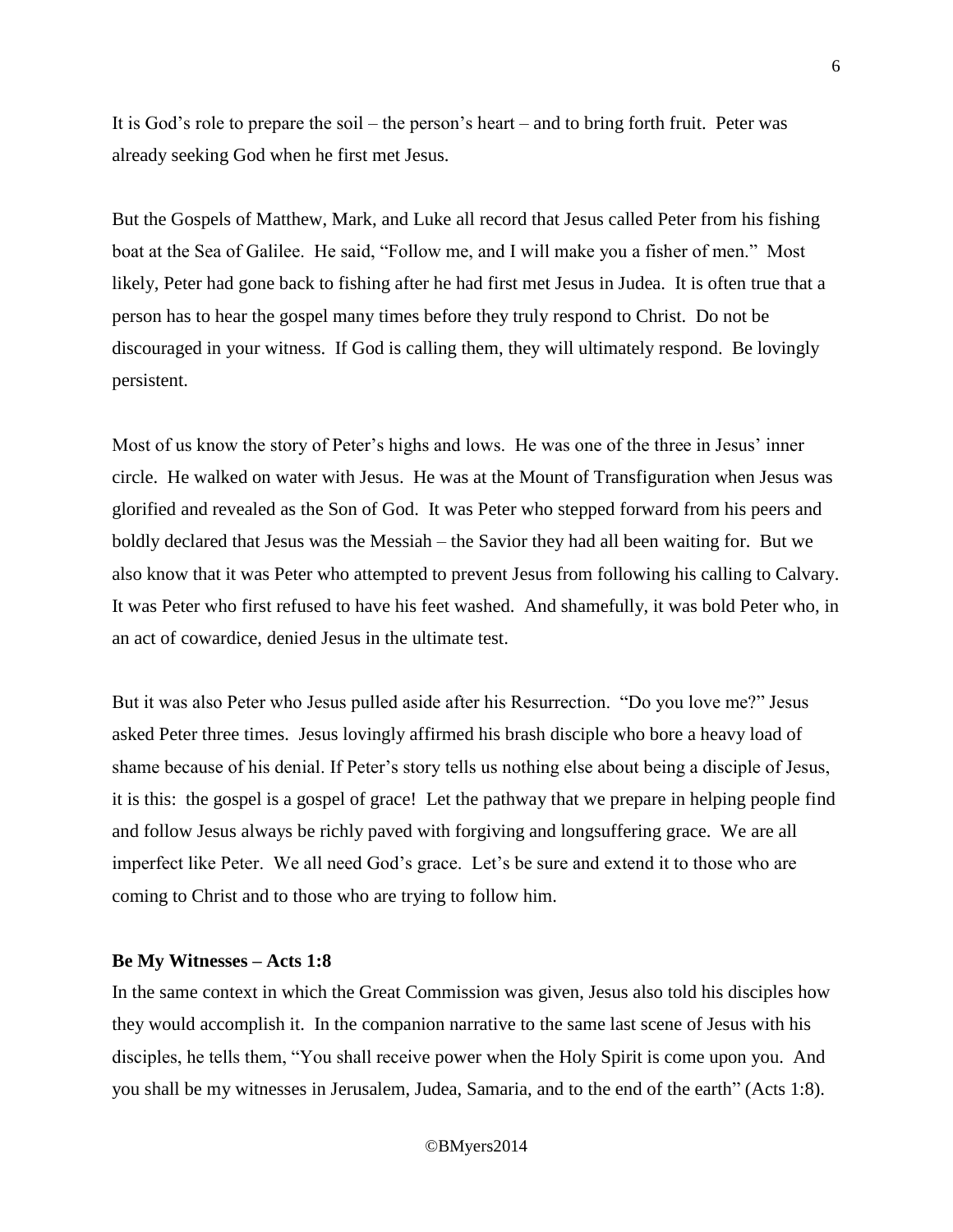Helping people find and follow Jesus is not a task that we do on our own. One of the great joys of witnessing is to see how God works through you. It is always amazing! There is perhaps no greater joy in this life than to lead another person to faith in Jesus Christ. But it is always God's working through those who are available to him. Read the book of Acts. One of the distinguishing marks of being filled with the Holy Spirit was speaking the gospel with boldness and clarity beyond one's natural ability. We see that especially in our friend Peter. Peter was never trained as a theologian or preacher, and yet he delivered sermons that brought the whole of Scripture to focus on Jesus Christ. And when he was done, the message was so compelling that thousands repented and became disciples of Christ.

Not only did Jesus say that his disciples would receive power, but that they would be his witnesses. For three years, they had walked with Jesus. They had heard his teaching and observed his miracles. They were heartbroken and disillusioned when they saw him crucified on the cross. But their whole world was turned upside down when he rose from the dead three days later. They were witness to all of that. And in Acts, Chapter 1, there were at least 120 of them. You can debate doctrine or the lessons from history. But you cannot debate and refute the eyewitness testimony of 120 people! Read the book of Acts. Read the whole New Testament, for that matter. Everything revolves around the Resurrection. Their witness was compelling.

Yours is, too - if you are following Jesus. Because, you see, if you are following Jesus, your life is being changed by that same resurrection power that raised Christ Jesus from the dead. "If the Spirit of him who raised Jesus from the dead dwells in you, he who raised Christ Jesus from the dead will also give life to your mortal bodies through his Spirit who dwells in you" (Romans 8:11).

### **God's Mission…My Mission…Your Mission…Our Mission**

God's mission, from the beginning in Genesis until the final verses of Revelation has always been to redeem his creation – to turn what has been turned upside down by sin and turn it right side up through Jesus Christ. Jesus Christ has come and inaugurated the Kingdom of God through his death, resurrection and ascension. But we wait until the day Christ returns for its